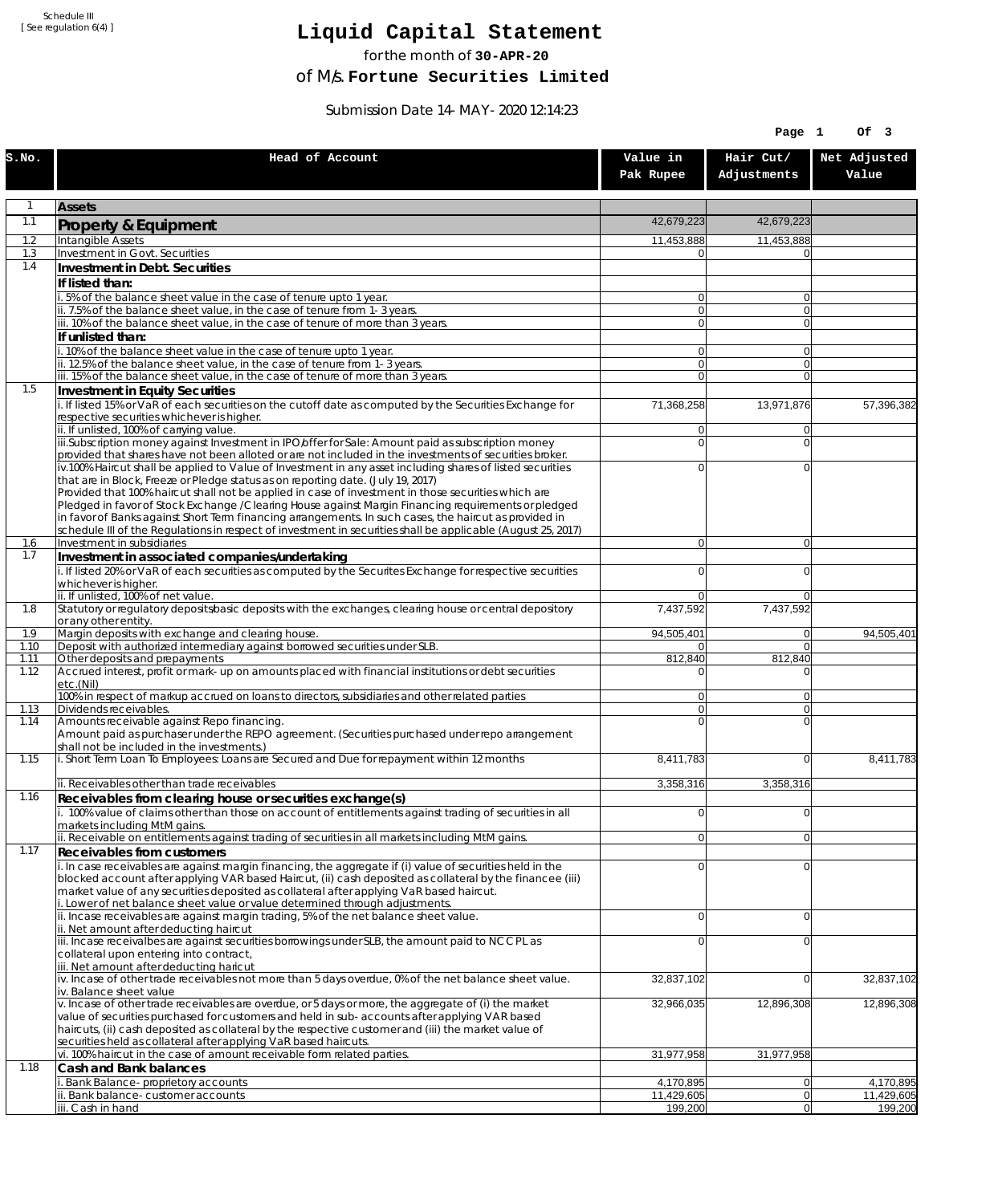Schedule III [ See regulation 6(4) ]

## **Liquid Capital Statement**

for the month of **30-APR-20**

of M/s. **Fortune Securities Limited**

Submission Date 14-MAY-2020 12:14:23

|                |                                                                                                                                                                                                                                                                                                                                                                                                                                                                                                                                                                                                                  |                                  | Page 2                   | OF <sub>3</sub>       |
|----------------|------------------------------------------------------------------------------------------------------------------------------------------------------------------------------------------------------------------------------------------------------------------------------------------------------------------------------------------------------------------------------------------------------------------------------------------------------------------------------------------------------------------------------------------------------------------------------------------------------------------|----------------------------------|--------------------------|-----------------------|
| S.NO.          | Head of Account                                                                                                                                                                                                                                                                                                                                                                                                                                                                                                                                                                                                  | Value in<br>Pak Rupee            | Hair Cut/<br>Adjustments | Net Adjusted<br>Value |
| 1.19           | <b>Total Assets</b>                                                                                                                                                                                                                                                                                                                                                                                                                                                                                                                                                                                              | 353,608,096                      | 124,588,001              | 221,846,676           |
| $\overline{2}$ | Liabilities                                                                                                                                                                                                                                                                                                                                                                                                                                                                                                                                                                                                      |                                  |                          |                       |
| 2.1            | Trade Payables                                                                                                                                                                                                                                                                                                                                                                                                                                                                                                                                                                                                   |                                  |                          |                       |
|                | Payable to exchanges and clearing house<br>ii. Payable against leveraged market products                                                                                                                                                                                                                                                                                                                                                                                                                                                                                                                         | 51,915,826                       | 0<br>$\mathbf{0}$        | 51,915,826            |
|                | iii. Payable to customers                                                                                                                                                                                                                                                                                                                                                                                                                                                                                                                                                                                        | 146,574,656                      | 0                        | 146,574,656           |
| 2.2            | <b>Current Liabilities</b>                                                                                                                                                                                                                                                                                                                                                                                                                                                                                                                                                                                       |                                  |                          |                       |
|                | . Statutory and regulatory dues<br>ii. Accruals and other payables                                                                                                                                                                                                                                                                                                                                                                                                                                                                                                                                               | 1,464,585                        | 0<br>$\mathbf{0}$        | 1,464,585             |
|                | iii. Short-term borrowings                                                                                                                                                                                                                                                                                                                                                                                                                                                                                                                                                                                       | 3,570,182<br>18,880              | 0                        | 3,570,182<br>18,880   |
|                | iv. Current portion of subordinated loans                                                                                                                                                                                                                                                                                                                                                                                                                                                                                                                                                                        | $\Omega$                         | 0                        |                       |
|                | v. Current portion of long term liabilities<br>vi. Deferred Liabilities                                                                                                                                                                                                                                                                                                                                                                                                                                                                                                                                          | 389,321<br>0                     | $\mathbf{0}$<br>0        | 389,321               |
|                | vii. Provision for bad debts                                                                                                                                                                                                                                                                                                                                                                                                                                                                                                                                                                                     | $\overline{0}$                   | $\mathbf{0}$             |                       |
|                | viii. Provision for taxation                                                                                                                                                                                                                                                                                                                                                                                                                                                                                                                                                                                     | $\Omega$                         | 0                        |                       |
| 2.3            | ix. Other liabilities as per accounting principles and included in the financial statements<br>Non-Current Liabilities                                                                                                                                                                                                                                                                                                                                                                                                                                                                                           | 2,703,742                        | $\overline{0}$           | 2,703,742             |
|                | i. Long-Term financing                                                                                                                                                                                                                                                                                                                                                                                                                                                                                                                                                                                           |                                  |                          |                       |
|                | a. Long-Term financing obtained from financial instituion: Long term portion of financing obtained from<br>a financial institution including amount due against finance lease                                                                                                                                                                                                                                                                                                                                                                                                                                    | $\overline{0}$                   | 0                        |                       |
|                | b. Other long-term financing<br>ii. Staff retirement benefits                                                                                                                                                                                                                                                                                                                                                                                                                                                                                                                                                    | $\overline{0}$<br>$\overline{0}$ | $\mathbf{0}$<br>0        |                       |
|                | iii. Advance against shares for Increase in Capital of Securities broker: 100% haircut may be allowed in                                                                                                                                                                                                                                                                                                                                                                                                                                                                                                         | $\Omega$                         | $\Omega$                 |                       |
|                | respect of advance against shares if:<br>a. The existing authorized share capital allows the proposed enhanced share capital<br>b. Boad of Directors of the company has approved the increase in capital<br>c. Relevant Regulatory approvals have been obtained<br>d. There is no unreasonable delay in issue of shares against advance and all regulatory requirements                                                                                                                                                                                                                                          |                                  |                          |                       |
|                | relating to the increase in paid up capital have been completed.<br>e. Auditor is satisfied that such advance is against the increase of capital.                                                                                                                                                                                                                                                                                                                                                                                                                                                                |                                  |                          |                       |
|                | iv. Other liabilities as per accounting principles and included in the financial statements                                                                                                                                                                                                                                                                                                                                                                                                                                                                                                                      | $\overline{0}$                   | $\overline{0}$           |                       |
| 2.4            | <b>Subordinated Loans</b><br>. 100% of Subordinated loans which fulfill the conditions specified by SECP are allowed to be deducted:                                                                                                                                                                                                                                                                                                                                                                                                                                                                             | 0                                | 0                        |                       |
|                | The Schedule III provides that 100% haircut will be allowed against subordinated Loans which fulfill the<br>conditions specified by SECP. In this regard, following conditions are specified:<br>a. Loan agreement must be executed on stamp paper and must clearly reflect the amount to be repaid<br>after 12 months of reporting period<br>b. No haircut will be allowed against short term portion which is repayable within next 12 months.<br>c. In case of early repayment of loan, adjustment shall be made to the Liquid Capital and revised Liquid<br>Capital statement must be submitted to exchange. |                                  |                          |                       |
|                | ii. Subordinated loans which do not fulfill the conditions specified by SECP                                                                                                                                                                                                                                                                                                                                                                                                                                                                                                                                     | 0                                | 0                        |                       |
| 2.5            | <b>Total Liabilites</b>                                                                                                                                                                                                                                                                                                                                                                                                                                                                                                                                                                                          | 206,637,192                      | 0                        | 206,637,192           |
| 3              | Ranking Liabilities Relating to:                                                                                                                                                                                                                                                                                                                                                                                                                                                                                                                                                                                 |                                  |                          |                       |
| 3.1            | Concentration in Margin Financing                                                                                                                                                                                                                                                                                                                                                                                                                                                                                                                                                                                |                                  |                          |                       |
|                | The amount calculated client-to-client basis by which any amount receivable from any of the                                                                                                                                                                                                                                                                                                                                                                                                                                                                                                                      | ΩI                               | $\Omega$                 |                       |
| 3.2            | financees exceed 10% of the aggregate of amounts receivable from total financees.<br>Concentration in securites lending and borrowing                                                                                                                                                                                                                                                                                                                                                                                                                                                                            |                                  |                          |                       |
|                | The amount by which the aggregate of:                                                                                                                                                                                                                                                                                                                                                                                                                                                                                                                                                                            | 0                                | 0                        |                       |
|                | (i) Amount deposited by the borrower with NCCPL<br>(Ii) Cash margins paid and<br>(iii) The market value of securities pledged as margins exceed the 110% of the market value of shares                                                                                                                                                                                                                                                                                                                                                                                                                           |                                  |                          |                       |
| 3.3            | borrowed<br>Net underwriting Commitments                                                                                                                                                                                                                                                                                                                                                                                                                                                                                                                                                                         |                                  |                          |                       |
|                | (a) in the case of right issuse : if the market value of securites is less than or equal to the subscription<br>price; the aggregate of:                                                                                                                                                                                                                                                                                                                                                                                                                                                                         | 0                                | 0                        |                       |
|                | (i) the 50% of Haircut multiplied by the underwriting commitments and<br>(ii) the value by which the underwriting commitments exceeds the market price of the securities.<br>In the case of rights issuse where the market price of securities is greater than the subscription price, 5% of<br>the Haircut multiplied by the net underwriting                                                                                                                                                                                                                                                                   |                                  |                          |                       |
| 3.4            | (b) in any other case: 12.5% of the net underwriting commitments<br>Negative equity of subsidiary                                                                                                                                                                                                                                                                                                                                                                                                                                                                                                                | 0                                | 0                        |                       |
|                | The amount by which the total assets of the subsidiary (excluding any amount due from the subsidiary)<br>exceed the total liabilities of the subsidiary                                                                                                                                                                                                                                                                                                                                                                                                                                                          | $\overline{0}$                   | 0                        |                       |
| 3.5            | Foreign exchange agreements and foreign currency positions                                                                                                                                                                                                                                                                                                                                                                                                                                                                                                                                                       |                                  |                          |                       |
|                | 5% of the net position in foreign currency. Net position in foreign currency means the difference of total<br>assets denominated in foreign cuurency less total liabilities denominated in foreign currency                                                                                                                                                                                                                                                                                                                                                                                                      | 0                                | 0                        |                       |
| 3.6<br>3.7     | Amount Payable under REPO<br>Repo adjustment                                                                                                                                                                                                                                                                                                                                                                                                                                                                                                                                                                     | 0                                | 0                        |                       |
|                |                                                                                                                                                                                                                                                                                                                                                                                                                                                                                                                                                                                                                  |                                  |                          |                       |